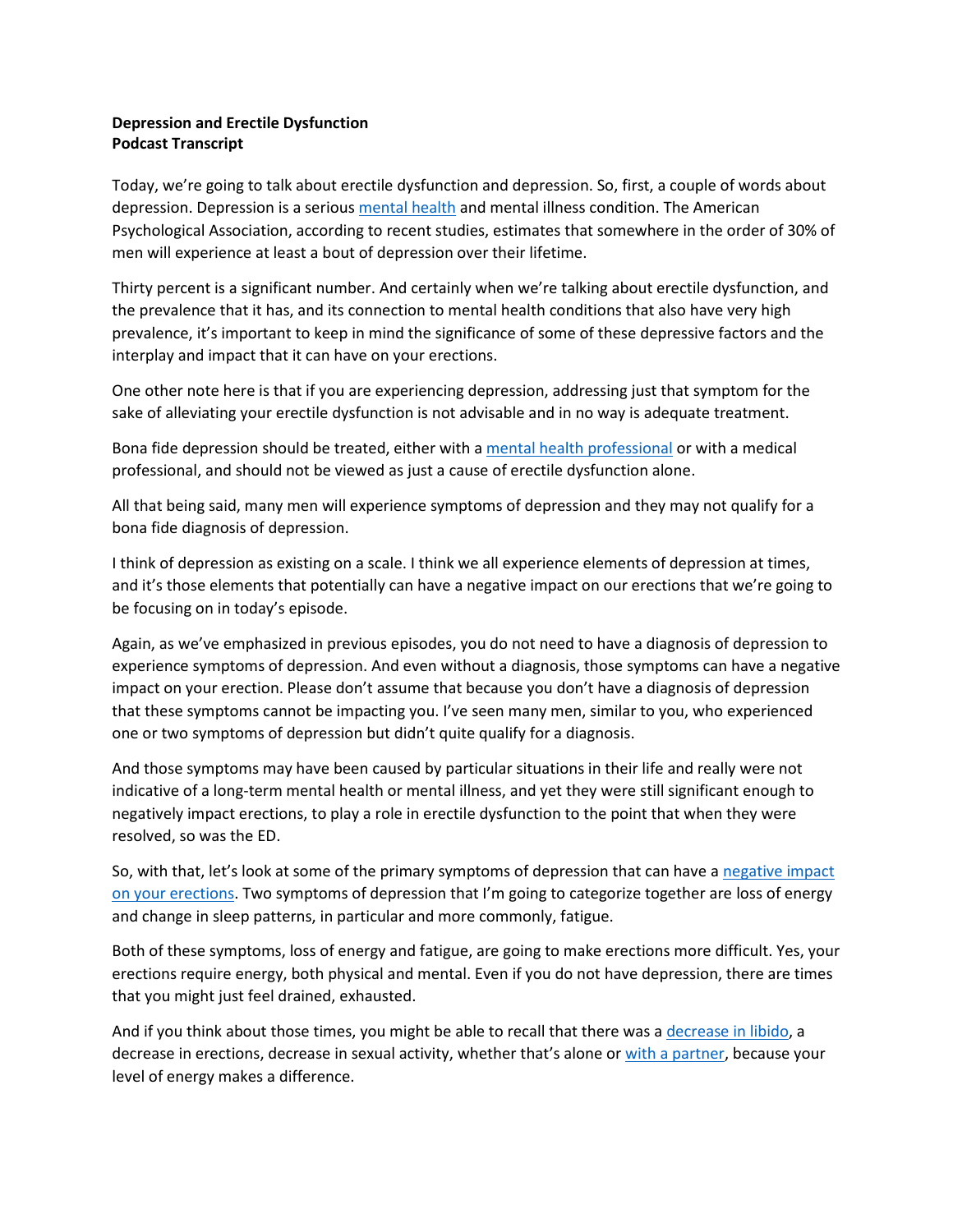Sometimes that exhaustion, that fatigue, that lack of energy is driven by a lack of sleep. But in other instances, it can be driven by depression. In any case, addressing that can make a difference in your erection process.

Another hallmark symptom of depression is what's called anhedonia. Anhedonia means the loss of pleasure or excitement and enjoyment in activities that previously were enjoyable for you. We've already established in previous episodes the **brain-body connection** and how important it is to the erection process.

Pleasure and desire are important, active ingredients in erections. If you don't want sexual pleasure, if you're not interested in it, it is going to be very difficult to gain and maintain an erection.

One of the ways to differentiate between loss of libido and anhedonia is to take some time and to assess if this is happening in any other areas of your life. Generally speaking, if you're experiencing anhedonia, it will not be limited to the sexual realm and it may be present in other areas, including hobbies, social activities, other forms of bodily pleasure, and the like.

If this is only happening in the sexual realm, it could be anhedonia and it could be related to a general loss of libido, a topic that we will cover in a different episode.

Another common feature of depression is feeling worthless or experiencing low self-esteem. This is not exclusive to depression, but it certainly is a feature of depression. How you feel about yourself is going to impact your erections.

If you feel good about yourself, if you feel attractive, if you feel worthy of sexual pleasure, you are far more likely to gain and maintain an erection than if you are maintaining a belief that you are not worthy of sexual pleasure, that you're not worthy of any pleasure, that you're not worthy of a partner, that you're not worthy of a relationship. Those thoughts, those beliefs, those feelings erode the natural erection process.

The last area that we'll touch on is not quite a symptom of the diagnosis of depression but it certainly is a feature that is common with depression, and that is isolation. If you prefer to be alone, there's nothing wrong with that necessarily, some people do prefer to be alone.

However, if there's an onset of that feature in your life, along with some of the other things that we've touched on, it may be a sign of depression. Isolation, or the desire to be alone, can have a negative impact on [relationships.](https://erectioniq.com/podcast-relationships/)

It can negatively impact your erection when you're with a partner because if you don't want to be there, your mind is going to inform your body, and your erections are going to be negatively impacted by that.

Now, I want to reemphasize, if you are experiencing any of these symptoms, it is important to consider working with a medical or mental health professional to assess if you have depression.

If you are depressed, a more comprehensive treatment approach to the depression is likely going to benefit not only your erection process but will likely benefit a whole bunch of other areas of your life and really is the appropriate and correct way to address this.

If, however, you've reached the conclusion, either on your own or with a professional, that the particular symptoms that you're experiencing are less about a diagnosis of depression and more about